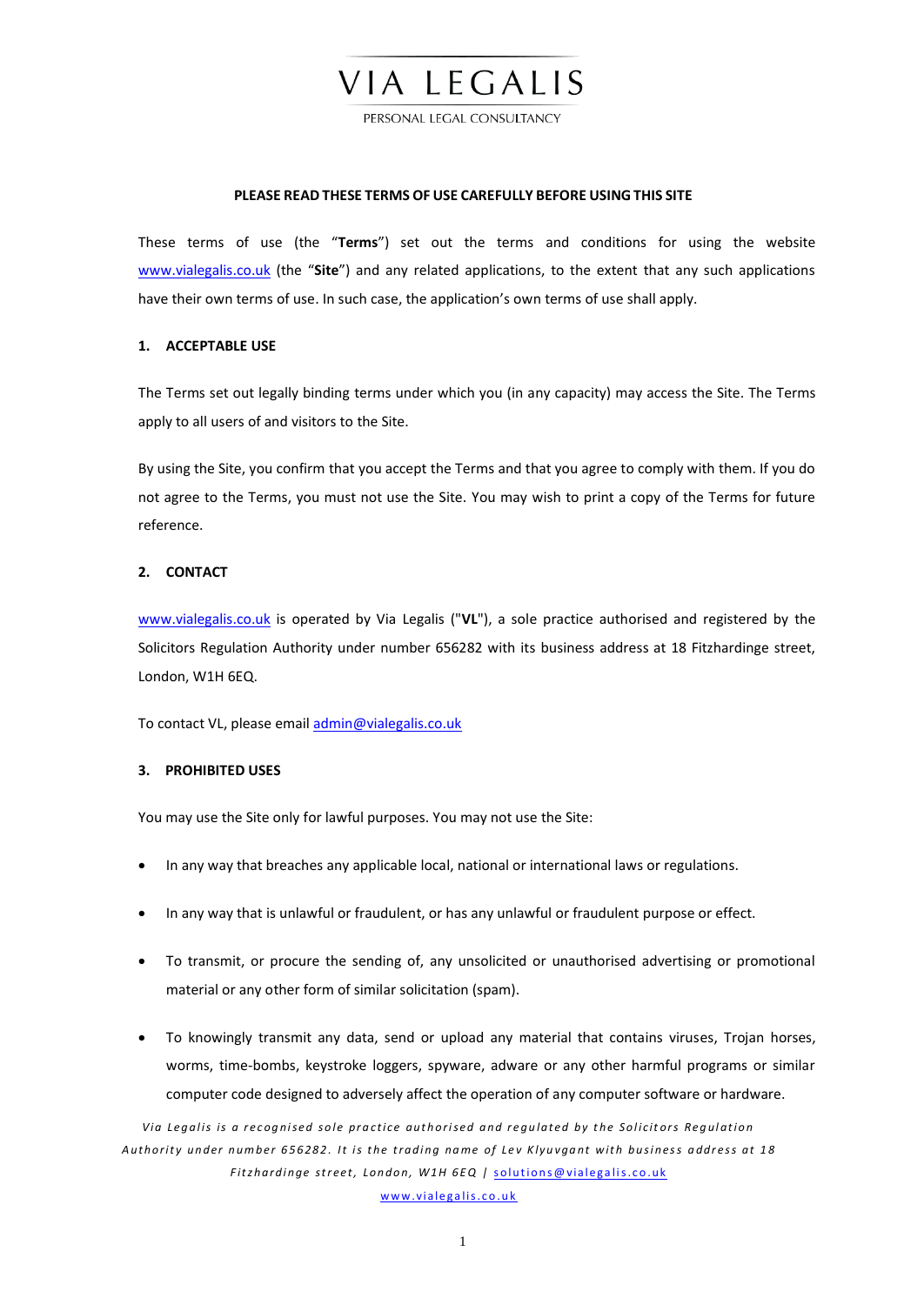

- To take any such actions, omissions or facilitation for the purposes of or with the intention to:
	- o cause harm of any kind to the Site, users of the Site, VL and any members of public;
	- o mislead, impersonate or otherwise hold yourself out as an associate or partner of VL or a genuine site user, where it is not the case; and
	- o take any other action that may harm VL's and/or the Site's economic, reputational and technological interests, including any unauthorised use of the VL name, brand and any of the Site's content.

#### You also agree:

- Not to reproduce, duplicate, copy or re-sell any part of the Site in contravention of the provisions of the Terms.
- Not to access without authority, interfere with, damage or disrupt:
	- any part of the Site;
	- any equipment or network on which the Site is stored;
	- any software used in the provision of the Site; or
	- any equipment or network or software owned or used by any third party for the purposes of operating the Site.

## **4. CHANGES TO THE TERMS**

VL may revise these Terms at any time. It is your responsibility to check this page from time to time to take notice of any changes VL makes, as they are legally binding on you. Some of the provisions contained in these Terms may also be superseded by provisions or notices published elsewhere on the Site.

### **5. ADDITIONAL POLICIES**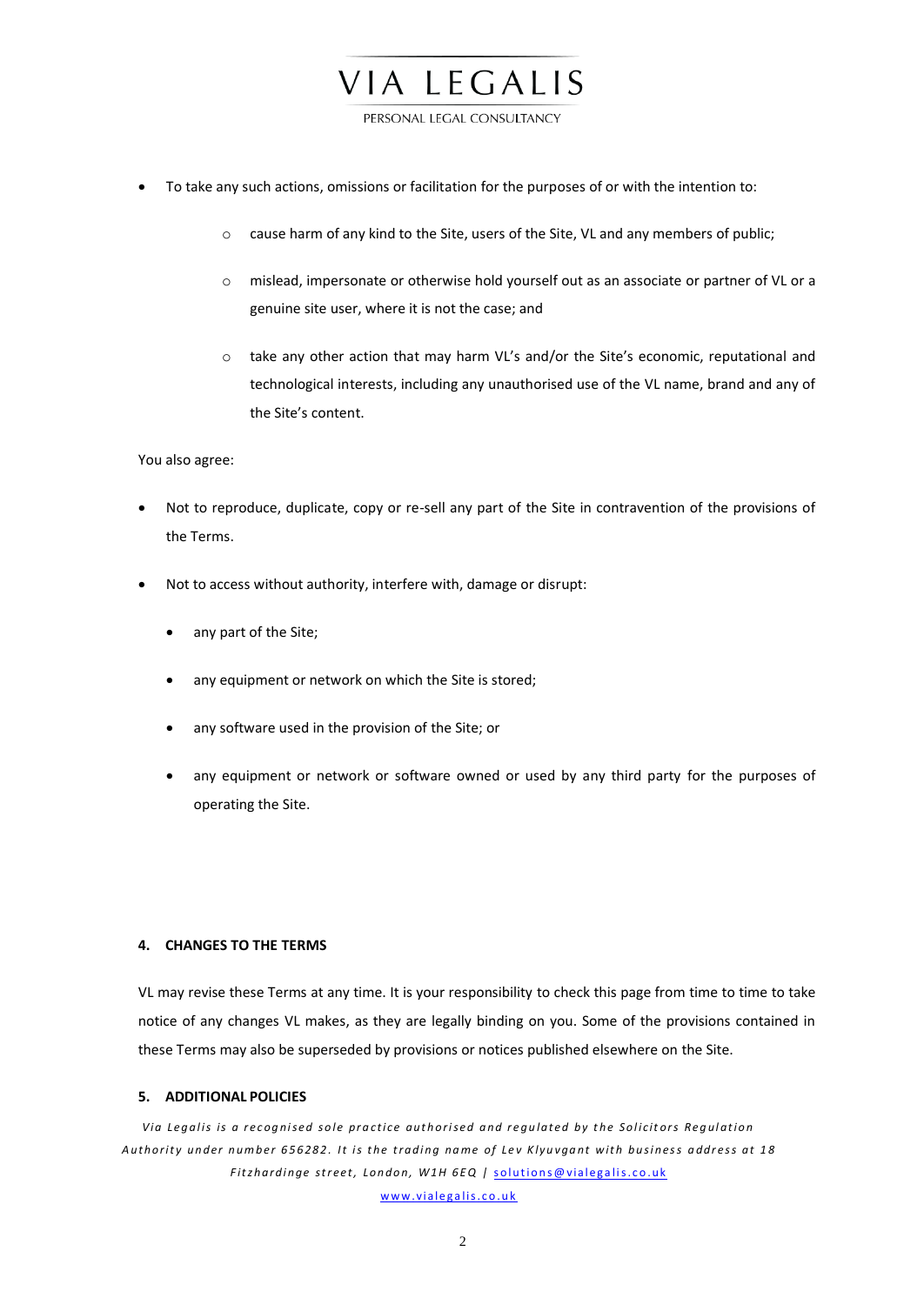PERSONAL LEGAL CONSULTANCY

VIA LEGALIS

The following additional policies also apply to your use of the Site, which you may wish to review. Both policies are available on VL's website:

- VL's Privacy Policy, which sets out the terms on which VL processes any personal data it collects from you, or that you provide to VL. By using the Site, you consent to such processing and you warrant that all data provided by you is accurate.
- VL's Cookie Policy, which sets out information about use of cookies on the Site.

# **6. CHANGES TO THE SITE**

VL may update and change the Site from time to time to reflect changes to VL's services, users' needs and business priorities or for any other reason it considers necessary or appropriate.

### **7. SUSPENSION OR WITHDRAWAL OF THE SITE**

The Site is made available free of charge.

VL does not guarantee that the Site, or any content on it, will always be available or be uninterrupted. VL may suspend or withdraw or restrict the availability of all or any part of the Site for business and operational reasons.

You are also responsible for ensuring that all persons who access the Site through your internet connection are aware of these Terms and other applicable terms and conditions, and that they comply with them.

## **8. USE OF MATERIAL ON THE SITE**

VL is the owner or the licensee of all intellectual property rights in the Site, and in the material published on it. Those works are protected by copyright laws and treaties around the world. All such rights are reserved.

You may print off one copy, and may download extracts, of any page(s) from the Site for your personal use and you may draw the attention of others within your organisation to content posted on the Site.

You must not modify the paper or digital copies of any materials you have printed off or downloaded in any way, and you must not use any illustrations, photographs, video or audio sequences or any graphics separately from any accompanying text.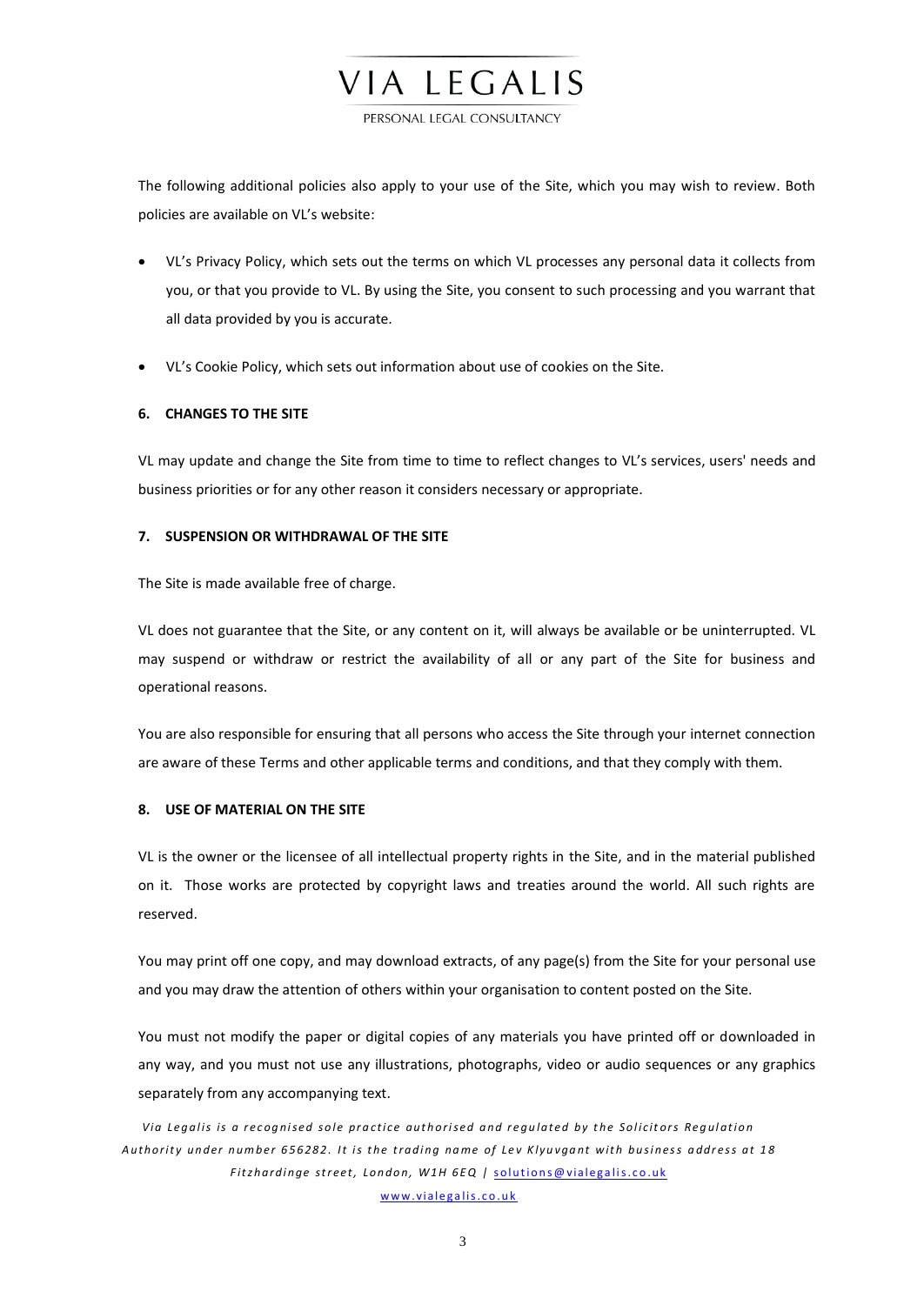#### PERSONAL LEGAL CONSULTANCY

VIA LEGALIS

VL's status (and that of any identified contributors) as the authors of content on the Site must always be acknowledged.

You must not use any part of the content on the Site for commercial purposes without obtaining permission to do so from VL or VL's licensors.

If you print off, copy or download any part of the Site in breach of these Terms, your right to use the Site will cease immediately and you must, at VL's option, return or destroy any copies of the materials you have made.

### **9. RELIANCE ON INFORMATION ON THIS SITE**

The content on the Site is provided for general information only. It is not intended to amount to any form of advice on which you can or should rely. You must obtain professional or specialist advice before taking, or refraining from taking, any action on the basis of the content on the Site.

VL makes no representations, warranties or guarantees, whether express or implied of any kind as to the contents of the Site.

### **10. LINKS TO THIRD PARTY WEBSITES**

Where the Site contains links to other sites and resources provided by third parties, these links are provided for your information only. Such links should not be interpreted as approval by VL of those linked websites or information you may obtain from them.

VL has no control over the contents of those sites or resources and does not accept any liability for any loss or damage caused from your use of such sites or resources.

### **11. RESPONSIBILITY FOR LOSS OR DAMAGE**

The Site is provided for informational use only. You agree not to use the Site for any commercial or business purposes or in a manner inconsistent with the Terms. VL has no liability to you for any losses, including loss of profit, loss of business, business interruption, or loss of business opportunity, howsoever arising from your use of the Site.

#### **12. RESPONSIBILITY FOR VIRUSES AND THEIR INTRODUCTION**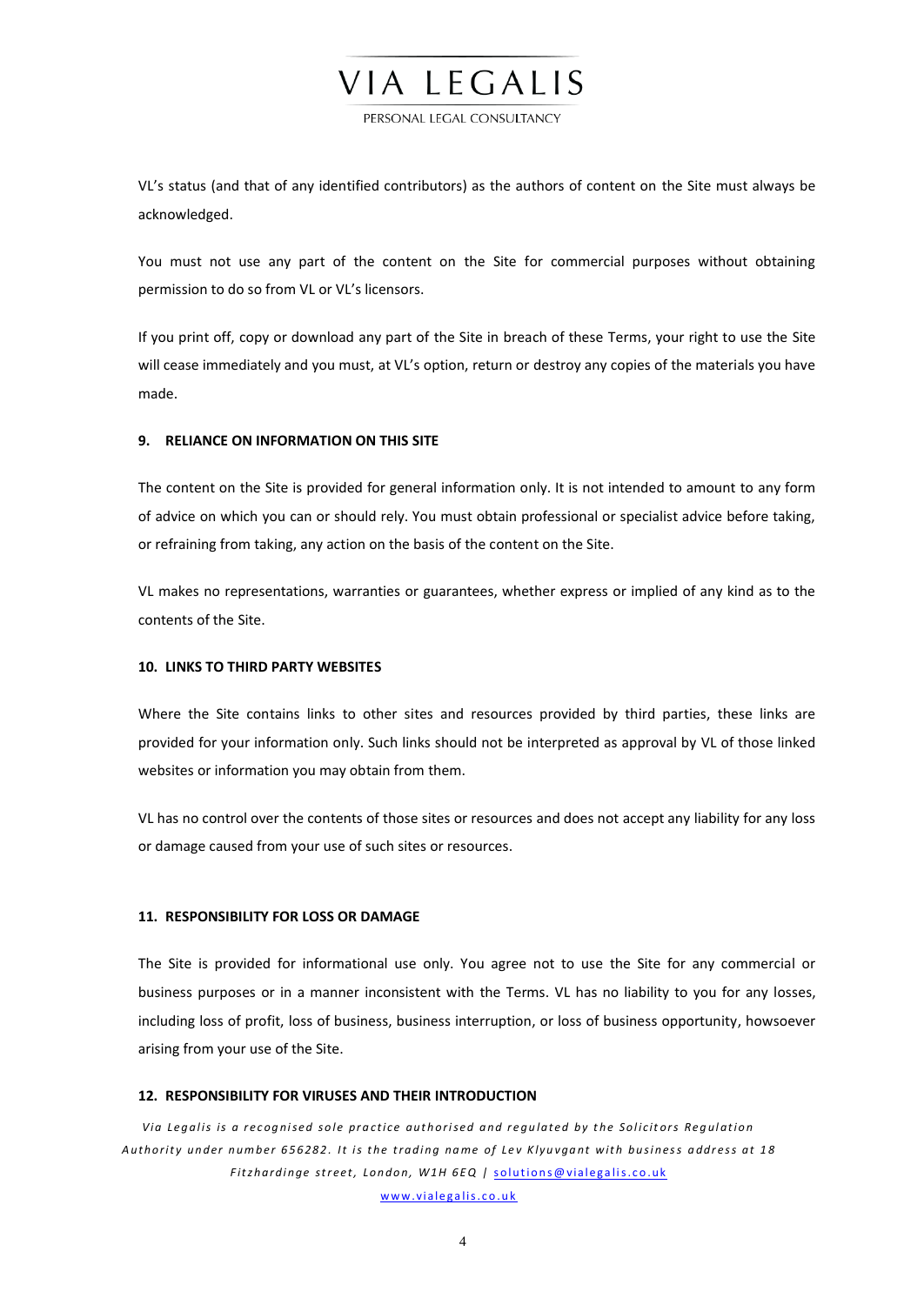# PERSONAL LEGAL CONSULTANCY

VIA LEGALIS

VL does not guarantee that the Site will be secure or free from bugs or viruses.

You are responsible for configuring your information technology, computer programmes and platform to access the Site. You should use your own virus protection software.

You must not misuse the Site by knowingly introducing viruses, trojans, worms, logic bombs or other material that is malicious or harmful.

You must not attempt to gain unauthorised access to the Site, the server on which the Site is stored or any server, computer or database connected to the Site.

You must not attack the Site via a denial-of-service attack or a distributed denial-of-service attack. VL will report any such action to the relevant law enforcement authorities and will co-operate with those authorities by disclosing your identity to them.

#### **13. LINKING TO THE SITE**

You may link to VL's home page, provided you do so in a way that is fair and legal and does not damage VL's reputation or take advantage of it.

You must not establish a link in such a way as to suggest any form of association, approval or endorsement on VL's part where none exists.

The Site must not be framed in any way or form.

VL reserves the right to withdraw linking permission without notice.

The website in which you are linking must comply in all respects with the content standards set out in the Terms.

If you wish to link to or make any use of content on the Site other than as set out above, please contact [admin@vialegalis.co.uk.](mailto:admin@vialegalis.co.uk)

### **14. APPLICABLE LAWS AND JURISDICTION**

The Terms, their subject matter and their formation, are governed by English law. We both agree that the courts of England and Wales will have exclusive jurisdiction except that if you are a resident of Northern